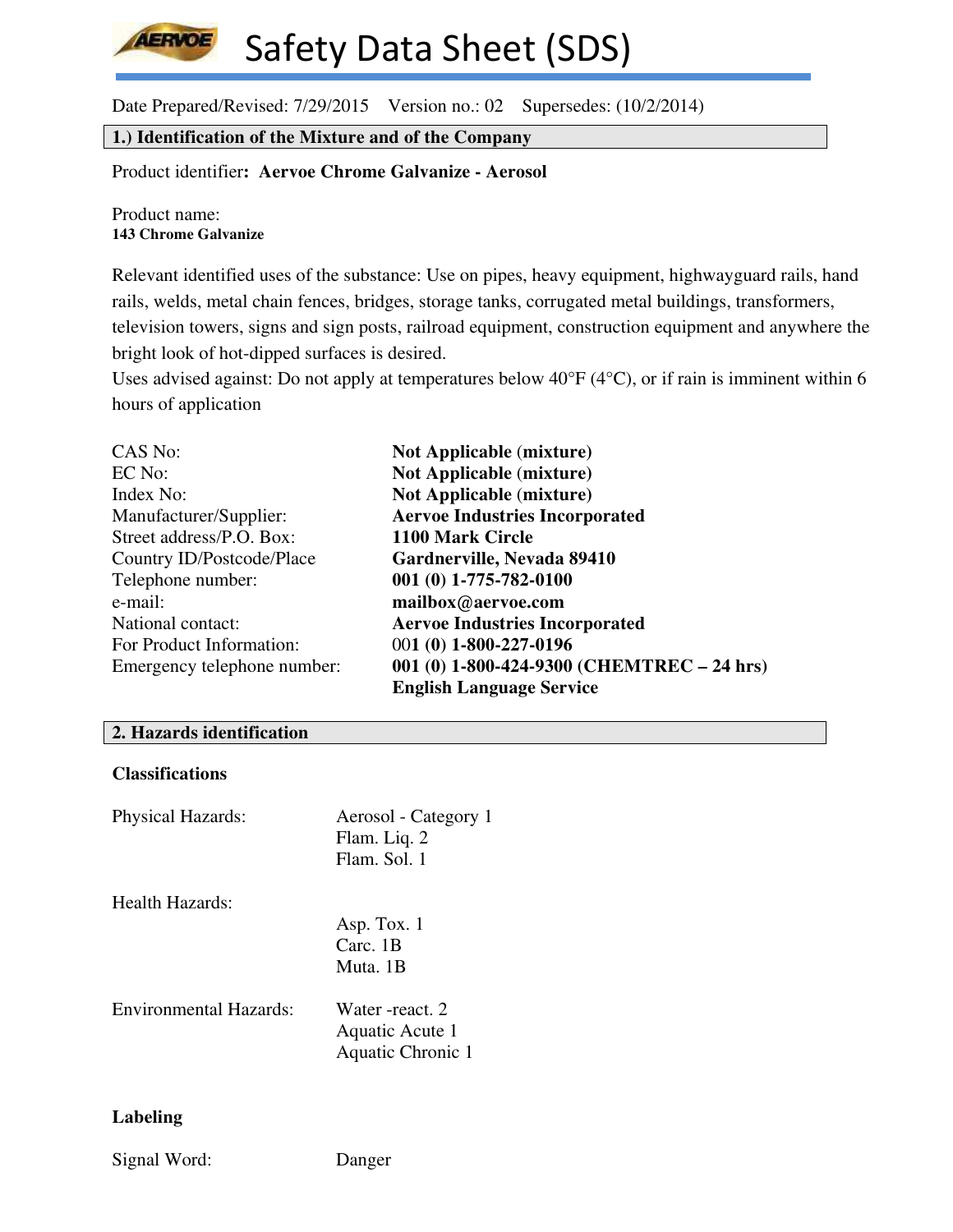

# Date Prepared/Revised: 7/29/2015 Version no.: 02 Supersedes: (10/2/2014)

| <b>Hazard Statements:</b>        | H220 – Extremely flammable gas.<br>H222 - Extremely Flammable Aerosol<br>H228 - Flammable solid.<br>H229 – Pressurized container: may burst if heated<br>H261 – In contact with water releases flammable gases.<br>H304 – May be fatal if swallowed and enters airways<br>H340 – May cause genetic defects<br>H350 – May cause cancer<br>H400 – Very toxic to aquatic life.<br>H410 – Very toxic to aquatic life with long lasting effects.                                                                                                                                                                                                                                                                                                                                                                                                                                                                                                              |
|----------------------------------|----------------------------------------------------------------------------------------------------------------------------------------------------------------------------------------------------------------------------------------------------------------------------------------------------------------------------------------------------------------------------------------------------------------------------------------------------------------------------------------------------------------------------------------------------------------------------------------------------------------------------------------------------------------------------------------------------------------------------------------------------------------------------------------------------------------------------------------------------------------------------------------------------------------------------------------------------------|
| <b>Precautionary Statements:</b> | P101 - If medical advice is needed, have product container or label at hand<br>P102 - Keep out of reach of children<br>P103 - Read label before use<br>P210 - Keep away from heat/sparks/open flames/hot surfaces - no<br>smoking<br>P211 - Do not spray on an open flame or other ignition source<br>P251 - Pressurized container: Do not pierce or burn, even after use<br>P261 - Avoid breathing dust/fume/gas/mist/vapours/spray<br>P262 - Do not get in eyes, on skin, or on clothing<br>P264 - Wash  thoroughly after handling<br>P280 - Wear protective gloves/eye protection/face protection<br>P303+P361+P353 - If on skin or hair, remove/takeoff immediately all<br>contaminated clothing. Rinse skin with water/shower.<br>P410+P412 - Protect from sunlight. Do not expose to temperatures<br>exceeding $50^{\circ}$ C/122°F<br>P501 - Dispose of contents/container in accordance with<br>local/regional/national/international regulation |



Symbols/Pictograms:

# 3. **Composition / Information on Ingredients**

# **Composition**

| Chemical    | <b>Synonyms</b> | CAS        | <b>EINECS</b> | Weight      | <b>Hazard Category</b> | H-Code           |
|-------------|-----------------|------------|---------------|-------------|------------------------|------------------|
|             |                 | Number     | Number        | Percent     |                        |                  |
| Hydrocarbon | <b>LPG</b>      | 68476-86-8 | 270-705-8     | $30 - 60\%$ | Press. Gas             | H <sub>220</sub> |
| Propellant  |                 |            |               |             | Flam. Gas 1            | H <sub>350</sub> |
|             |                 |            |               |             | Carc. 1B               | H340             |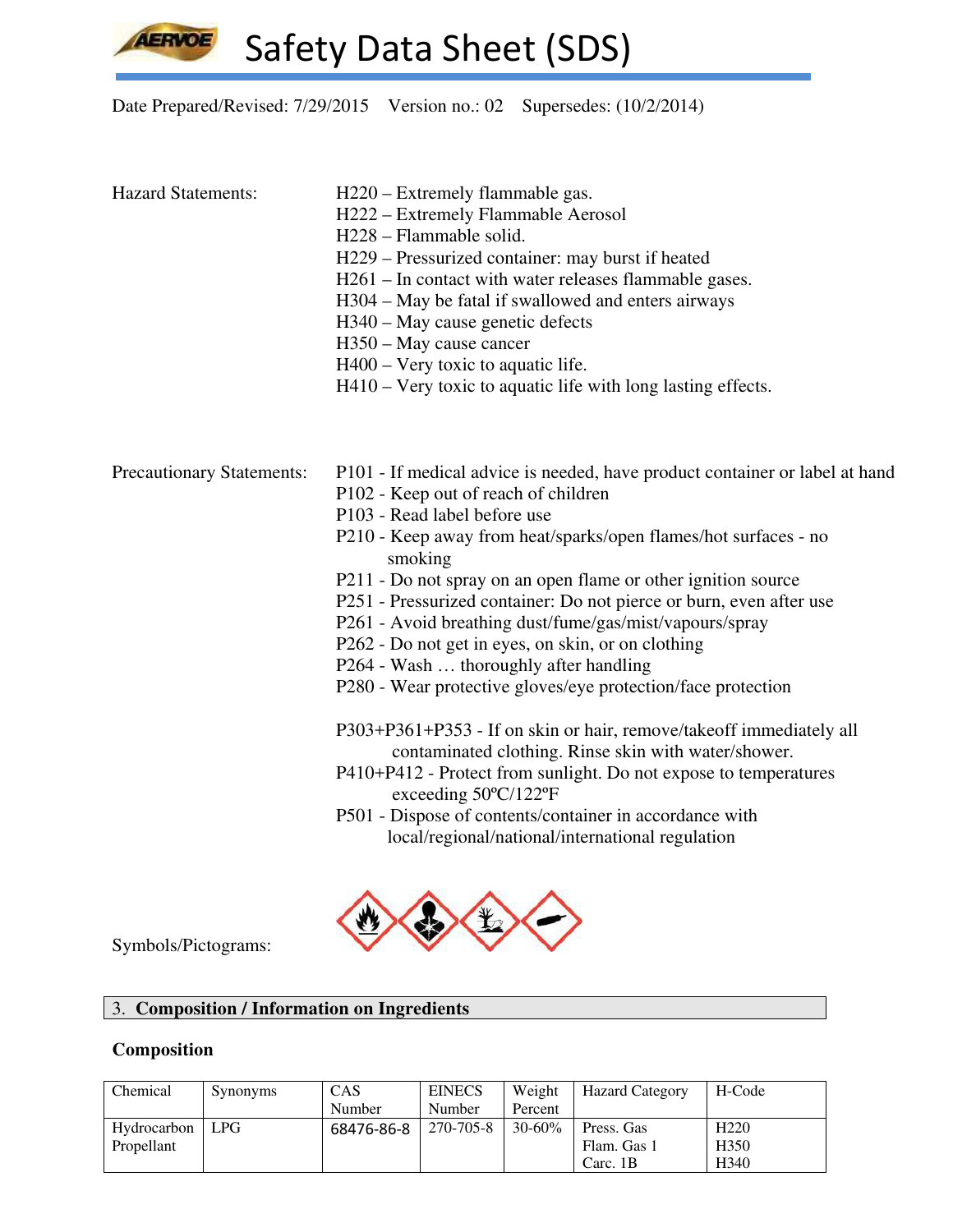

Date Prepared/Revised: 7/29/2015 Version no.: 02 Supersedes: (10/2/2014)

|                    |               |            |           |             | Muta. 1B          |                  |
|--------------------|---------------|------------|-----------|-------------|-------------------|------------------|
| Aliphatic          | Solvent       | 64742-89-8 | 265-192-2 | $30 - 60\%$ | Carc. 1B          | H <sub>350</sub> |
| Petroleum          | Naphtha       |            |           |             | Muta. 1B          | H <sub>340</sub> |
| <b>Distillates</b> |               |            |           |             | Asp. Tox. 1       | H <sub>304</sub> |
| Zinc Powder        | Zinc Dust     | 7440-66-6  | 231-175-3 | $1 - 5\%$   | Aquatic Acute 1   | H400             |
|                    |               |            |           |             | Aquatic Chronic 1 | H410             |
| Aluminum           | Aluminum Dust |            | 231-072-3 | $1 - 5\%$   | Water-react. 2    | H <sub>261</sub> |
| Powder             |               | 7429-90-5  |           |             | Flam. Sol. 1      | H <sub>228</sub> |

### **Other Product Information**

Chemical Identity: Mixture

# **4.) First Aid Measures**

| <b>General Advice:</b><br><b>Inhalation First Aid:</b> | If symptoms persist, always call a doctor.<br>Remove victim to fresh air and provide oxygen if breathing is<br>difficult. If not breathing, give artificial respiration, preferably               |
|--------------------------------------------------------|---------------------------------------------------------------------------------------------------------------------------------------------------------------------------------------------------|
| <b>Skin Contact First Aid:</b>                         | mouth to mouth. Get medical attention immediately.<br>Wash with soap and water. Remove contaminated clothing and<br>shoes. Get medical attention immediately. Wash clothing before                |
| <b>Eye Contact First Aid:</b>                          | reuse.<br>If contact with eyes, immediately flush eyes with plenty of water<br>for at least 15 minutes, while holding eyelids open. Get medical<br>attention immediately.                         |
| <b>Ingestion First Aid:</b>                            | If swallowed, wash out mouth with water provided the person is<br>conscious. Do not induce vomiting. Never give anything by mouth<br>to an unconscious person. Get medical attention immediately. |
| <b>Most Important</b>                                  |                                                                                                                                                                                                   |
| <b>Symptoms/Effects:</b>                               | Exposure may cause slight irritation to the skin, eyes, and respiratory tract.<br>Excessive exposure may cause central nervous system effects.                                                    |

# **5. Fire Fighting Measures**

| <b>Flammable Properties:</b>      | Aerosol                                                                                              |
|-----------------------------------|------------------------------------------------------------------------------------------------------|
| <b>Auto Ignition Temperature:</b> | Not Available                                                                                        |
| Suitable extinguishing media:     | Carbon dioxide, dry chemical, water spray.                                                           |
| Unsuitable extinguishing media:   | None known                                                                                           |
| Special hazards arising from the  |                                                                                                      |
| substance or mixture:             | None known                                                                                           |
| Hazardous combustion products:    | Carbon dioxide, Carbon monoxide                                                                      |
| Fire & Explosion Hazards:         | Closed Containers may rupture due to the buildup of pressure                                         |
|                                   | from extreme temperatures.                                                                           |
|                                   | Precautions for fire-fighters: Use water spray to cool containers exposed to heat or fire to prevent |
|                                   | pressure build up. In the event of a fire, wear full protective clothing and                         |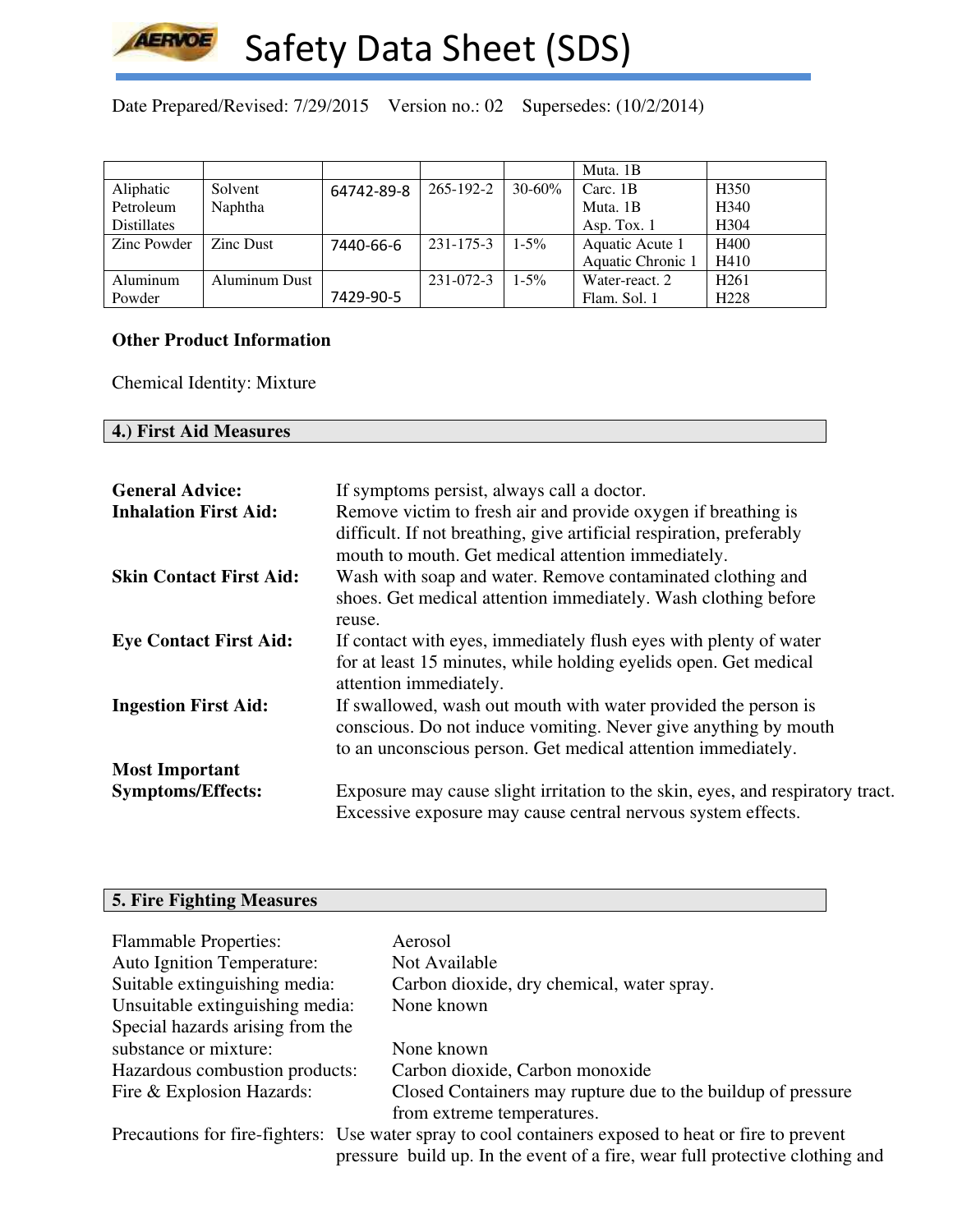Date Prepared/Revised: 7/29/2015 Version no.: 02 Supersedes: (10/2/2014)

 NIOSH- approved self-contained breathing apparatus with full face piece operated in the pressure demand or other positive pressure mode.

### **6. Accidental Release Measures**

## **PERSONAL PRECAUTIONARY MEASURES:**

- 1) Follow personal protective equipment recommendations found in section 8.
- 2) Maintain adequate ventilation.

## **SPILL CLEAN-UP PROCEDURES:**

- 1.) Evacuate unprotected personnel from the area.
- 2.) Remove sources of ignition if safe to do so.
- 3.) Pickup spilled materials using non-sparking tools and place in an appropriate container for disposal.
- 4.) Contain spill to prevent material from entering sewage or ground water systems.
- 5.) Always dispose of waste materials in accordance with all EU, National and Local Regulations.

### **7. Handling and Storage**

#### **Handling**:

Flammable Aerosol, use in a well ventilated area.

Do not use near sources of ignition.

Do not to eat, drink and smoke while working with this material.

Wash hands after use.

# **Conditions for safe storage, including any incompatibilities:**

Store out of direct sunlight.

Storage Temperature:  $32^{\circ}$  to  $120^{\circ}F$  (0° to  $49^{\circ}C$ ). No known incompatibilities.

## **8. Exposure Controls / Personal Protection**

#### **Appropriate engineering controls:**

Ensure adequate ventilation. A system of local and/or general exhaust is recommended to keep employee exposures below the Airborne Exposure Limits.

Keep away from sources of ignition.

Take precautionary measures against static discharge.

#### **Personal Protection:**

Eye & face protection devices such as safety glasses, safety goggles or face shield are recommended.

## **Skin protection**

Wear the appropriate protective clothing, including boots, gloves, lab coat, apron or coveralls, as appropriate, to prevent skin contact.

## **Respiratory protection:**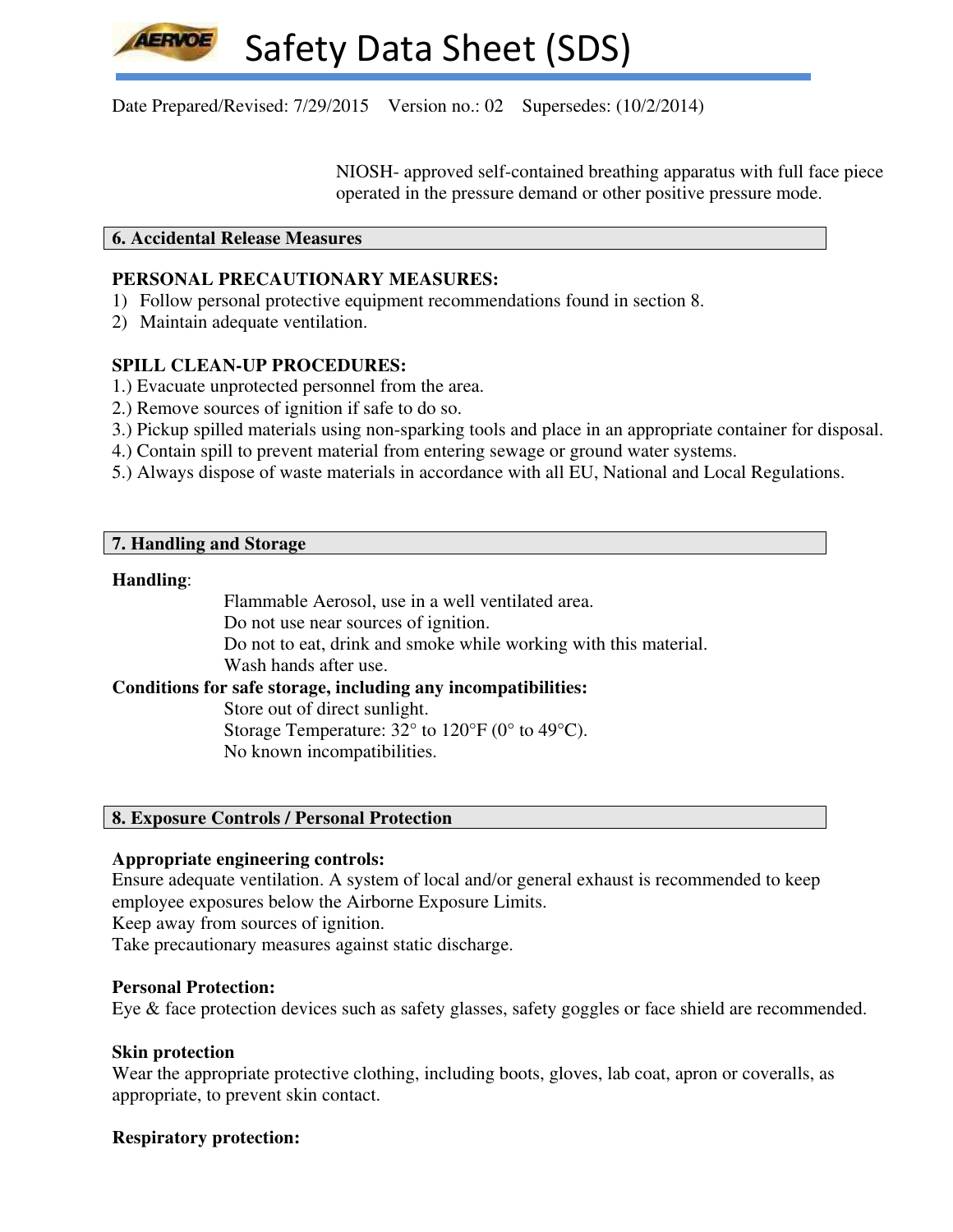

# Date Prepared/Revised: 7/29/2015 Version no.: 02 Supersedes: (10/2/2014)

Use only in an adequately ventilated area. For unknown vapor concentrations use a positive-pressure, pressure-demand, self-contained breathing apparatus (SCBA).

| <b>Hazardous Ingredient</b>     | <b>CAS</b>    | <b>ACGIH TLV</b> | <b>ACGIH TLV</b> | <b>OSHA</b> | <b>OSHA PEL</b> |
|---------------------------------|---------------|------------------|------------------|-------------|-----------------|
|                                 | <b>Number</b> | (TWA)            | (STEL)           | <b>PEL</b>  | (STEL)          |
|                                 |               |                  |                  | (TWA)       |                 |
| Hydrocarbon Propellant          | 68476-86-8    | N/AV             | N/AV             | N/AV        | N/AV            |
| Zinc Powder                     | 7440-66-6     | N/AV             | N/AV             | N/AV        | N/AV            |
| Aliphatic Petroleum Distillates | 64742-89-8    | N/AV             | N/AV             | N/AV        | N/AV            |
| Aluminum Powder                 | 7429-90-5     | N/AV             | N/AV             | N/AV        | N/AV            |

### **\*Values are based on the 2014 Guide to Occupational Exposure Values by ACGIH**

#### **9. Information on Basic Physical and Chemical Properties**

| Appearance: Metallic gray             | Odor: Hydrocarbon odor                |
|---------------------------------------|---------------------------------------|
| Odor Threshold: N/AV                  | pH: Not Applicable (solvent Base)     |
| Melting Point: N/AV                   | Freezing Point: N/AV                  |
| Initial Boiling Point: N/AV           | Boiling Point Range: N/AV             |
| Flash Point: < $0^{\circ}$ F (-18° C) | Evaporation Rate: Faster than n-Butyl |
|                                       | Acetate                               |
| Flammability Solid/Gas: Flammable gas | LEL: 1.3% UEL: 11.5%                  |
| Vapor Pressure: N/AV                  | Vapor Density: Heavier Than Air       |
| <b>Relative Density: N/AV</b>         | Solubility: Negligible                |
| <b>Partition Coefficient:</b>         | Auto-ignition Temperature: N/AV       |
| n-octanol/water: N/AV                 |                                       |
| Decomposition Temperature: N/AV       | Viscosity: N/AV                       |
| <b>Explosive Properties: N/AV</b>     | <b>Oxidizing Properties: N/AV</b>     |

#### **10. Stability & Reactivity**

Possibility of hazardous reactions: Hazardous polymerization will not occur under normal conditions Chemical stability: Stable under normal conditions Conditions to avoid: Heat and ignition sources Incompatible materials: Strong Oxidizing Agents Hazardous decomposition products: Will not occur

#### **11. Toxicological Information**

Reports have associated repeated and prolonged overexposure to solvents with permanent brain and nervous system damage. Repeated overexposure can also damage kidneys, lungs, liver, heart and blood

Routes of exposure: Eyes, skin, ingestion, and/or inhalation

| Acute toxicological data: | N/AV |
|---------------------------|------|
| Eye irritation data:      | N/AV |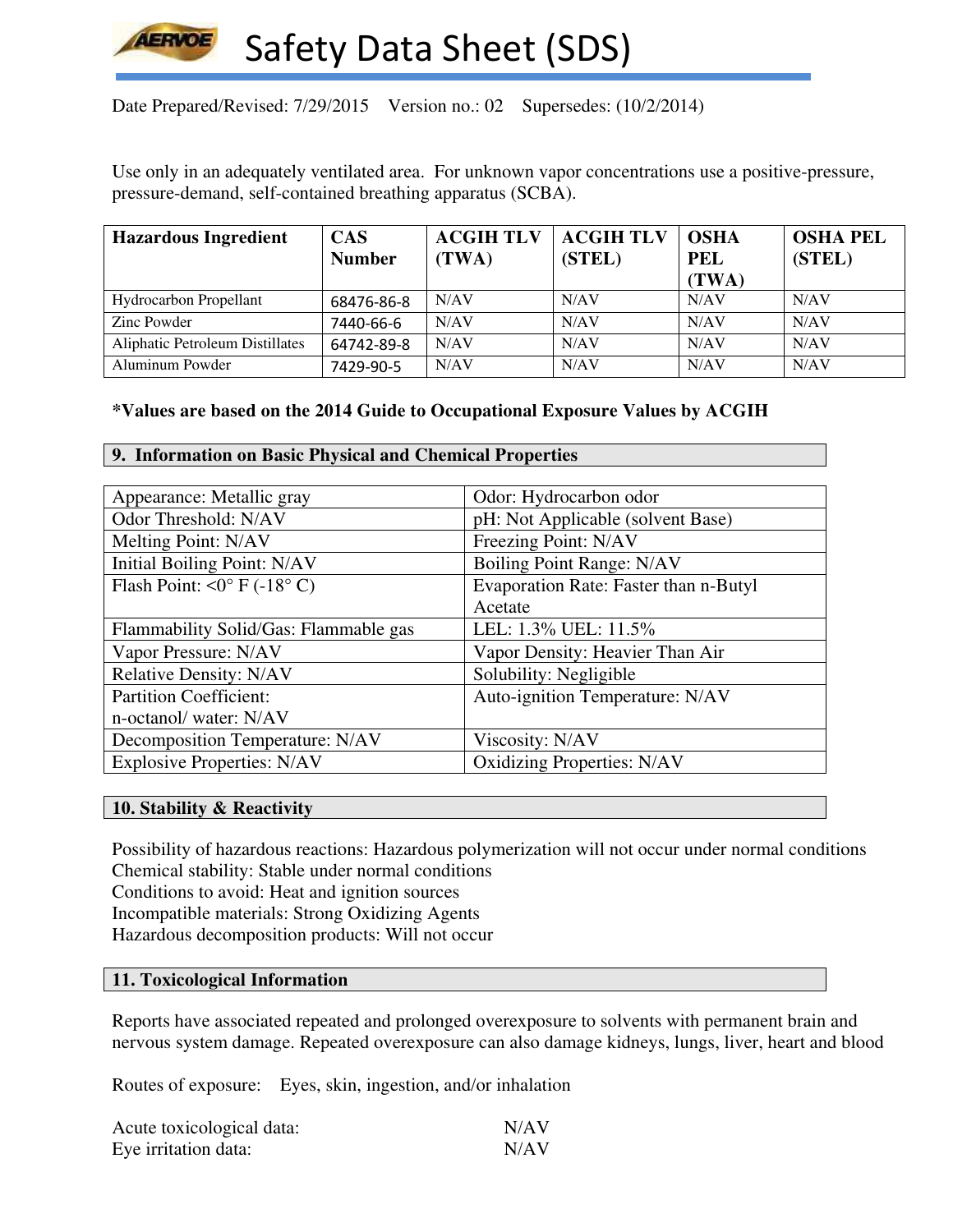Date Prepared/Revised: 7/29/2015 Version no.: 02 Supersedes: (10/2/2014)

| Skin irritation/sensitization/absorption data:              | N/AV                                                                                                                                                     |
|-------------------------------------------------------------|----------------------------------------------------------------------------------------------------------------------------------------------------------|
| Reproductive toxicity data:                                 | N/AV                                                                                                                                                     |
| Mutagenicity data:                                          | Muta. 1B                                                                                                                                                 |
| Symptoms associated with physical contact:                  | N/AV                                                                                                                                                     |
| Acute/chronic effects from short/long<br>term exposure:     | Irritating to skin. Prolonged/repeated contact may<br>cause defatting of the skin which can lead to<br>dermatitis. Not expected to be a skin sensitizer. |
| Known reportable carcinogens via the<br>following agencies: |                                                                                                                                                          |
| NTP:                                                        | N/AV                                                                                                                                                     |

\* Petroleum distillates may contain chemical carcinogens in limited quantities (< 0.01%). These quantities are determined by the supplier/fraction/purity of the distillate during the manufacturing process. Chemicals that may be present within distillates are listed on California's prop 65 list such as ETHYLBENZENE, BENZENE, and TOLUENE.

#### **12. Ecological Information**

Ecotoxicity: **No Data Available** Persistence and degradability: **No Data Available** Bioaccumulative potential: **No Data Available** Mobility in soil: **No Data Available** Results of PBT and vPvB assessment: **No Data Available** Other adverse effects: **No Data Available**

IARC: N/AV OSHA: N/AV

#### **13. Disposal Considerations**

**Waste Disposal:** Dispose of material in accordance with EU, national and local requirements. For proper disposal of used material, an assessment must be completed to determine the proper and permissible waste management options permitted under applicable rules, regulations and/or laws governing your location.

**Product / Packaging disposal:** Dispose of packaging in accordance with federal, state and local requirements, regulations and/or laws governing your location.

## **14. Transportation Information**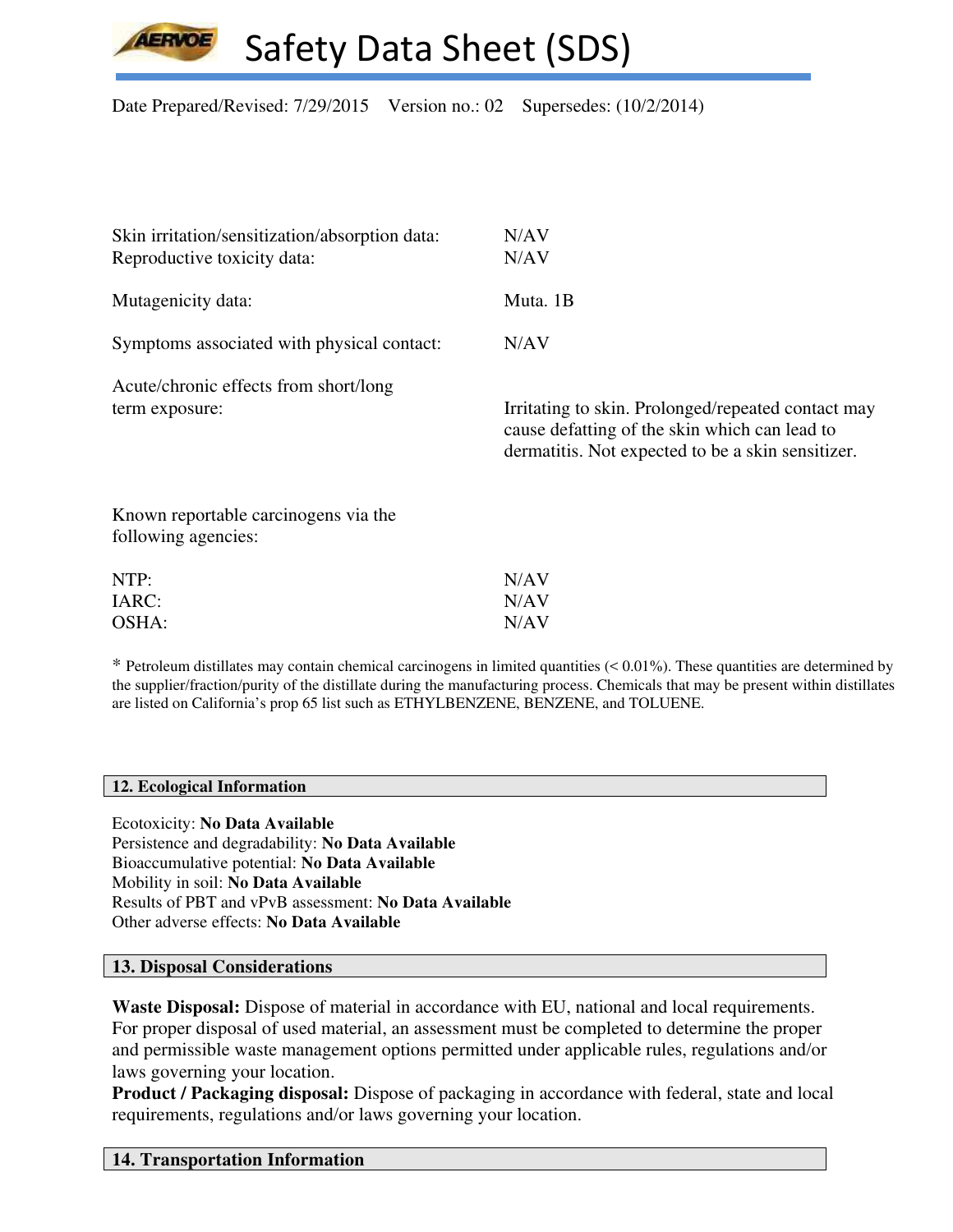

Date Prepared/Revised: 7/29/2015 Version no.: 02 Supersedes: (10/2/2014)

#### **US DOT**

| <b>UN</b>     | Proper Shipping Name | Hazard               | Packing    | Marine     | Special      |
|---------------|----------------------|----------------------|------------|------------|--------------|
| Number        |                      | $\text{Class}$       | Group      | Pollutant  | Provisions   |
| <b>UN1950</b> | Aerosols             | $\mathcal{L}$<br>4.1 | <b>Not</b> | <b>Not</b> | Reference 49 |
|               |                      |                      | Applicable | Applicable | CFR 172.101  |

### **IMDG**

| UN            | <b>Proper Shipping Name</b> | Hazard                         | Packing    | Marine     | Special    |
|---------------|-----------------------------|--------------------------------|------------|------------|------------|
| Number        |                             | Class                          | Group      | Pollutant  | Provisions |
| <b>UN1950</b> | Aerosols                    | $\bigcap$<br>$\mathcal{L}$ . 1 | <b>Not</b> | <b>Not</b> | Reference  |
|               |                             |                                | Applicable | Applicable | IMDG code  |
|               |                             |                                |            |            | part 3     |

### **IATA:**

| <b>UN</b>     | Proper Shipping Name | Hazard | Packing    | Marine     | Special     |
|---------------|----------------------|--------|------------|------------|-------------|
| Number        |                      | Class  | Group      | Pollutant  | Provisions  |
| <b>UN1950</b> | Aerosols, Flammable  | 2.1    | <b>Not</b> | <b>Not</b> | Reference   |
|               |                      |        | Applicable | Applicable | <b>IATA</b> |
|               |                      |        |            |            | Dangerous   |
|               |                      |        |            |            | Goods       |
|               |                      |        |            |            | Regulation  |

## **15. Regulatory Information**

## **Workplace classification:**

This product is considered hazardous under the OSHA Hazard Communication Standard (29 CFR 1910.1200). The Occupational Safety and Health Administration's interpretation of the product's hazard to workers.

## **SARA Title 3:**

Section 311/312 Categorizations (40 CFR 372): This product is a hazardous chemical under 29 CFR 1910.1200, and is categorized as an immediate and delayed health, and flammability physical hazard. Superfund Amendment and Reauthorization Act (SARA) category. SARA requires reporting any spill of any hazardous substance.

**TSCA status:** All chemicals in this product are listed, or are exempt from listing, on the TSCA Inventory.

**WHMIS:** This product has been classified in accordance with the hazard criteria of the Controlled Products Regulations (CPR) and the (M)SDS contains all of the information required by the CPR. **PROP 65 (CA):** WARNING: This product may contain chemicals know to the state of California to cause cancer, birth defects or other reproductive harm.

# **16. Other Information**

This SDS has been completed in accordance with GHS Rev04 (2011): U.S OSHA, CMA, ANSI, Canadian WHMIS standards, and European Directives.

Date of Preparation/Revision: 7/29/2015 Supersedes: 10/2/2014